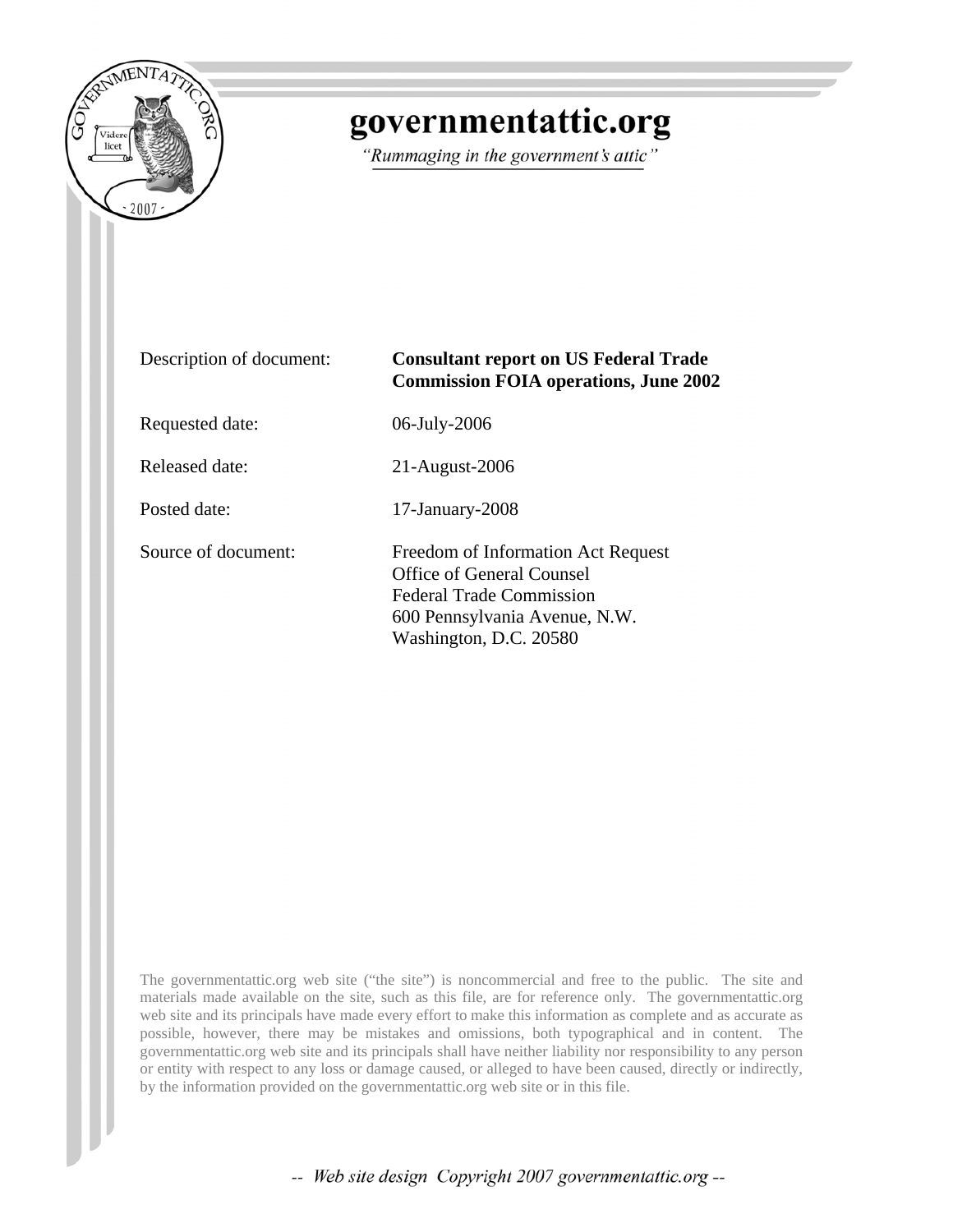

**MG 21 2006** 

Re: FOIA-2006-00772 FOIA Program Report by Outside Consultant

This is in response to your 07/06/2006 correspondence requesting access, under the Freedom of Information Act ("FOIA"), to a copy of the FOIA program report by an outside consultant. In accordance with the FOIA and agency policy, we have searched our records, as of 07/10/2006, the date we received your request in our FOIA office.

We have located four pages of responsive records. You are therefore granted full access to the responsive records, which are enclosed.

If you are not satisfied with this response to your request, you may appeal by writing to Freedom of Information Act Appeal, Office of the General Counsel, Federal Trade Commission, 600 Pennsylvania Avenue, N.W., Washington D.C. 20580, within 30 days of the date of this letter. Please enclose a copy of your original request and a copy of this response.

If you have any questions about the way we handled your request, or about our FOIA regulations or procedures, please contact Lauren Marasco at 202-326-2183.

Sincerely tornev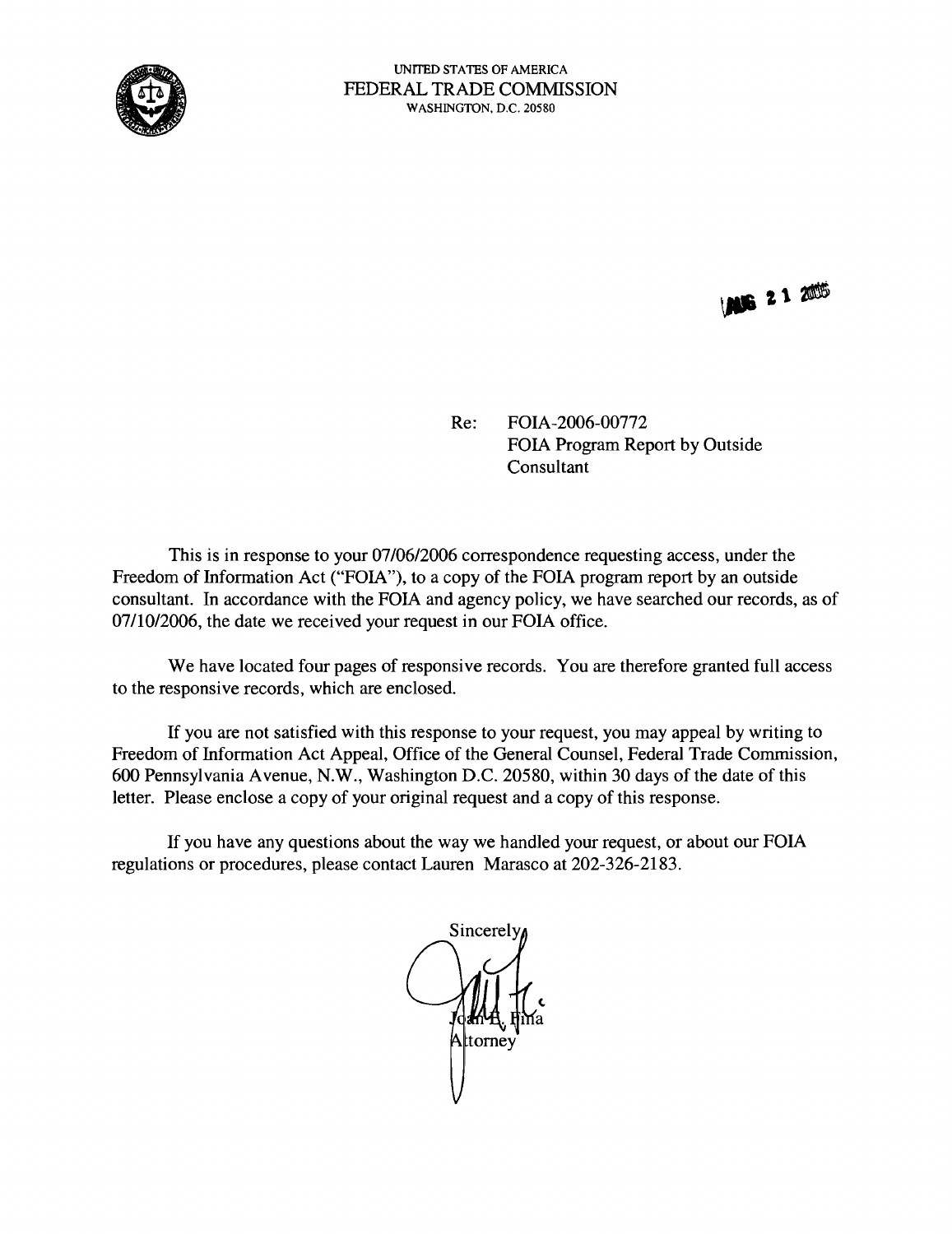## University of Cincinnati **RECEIVED** College of Law College of Law **College College** of Cincinnati

OFFICE OF THE CHAIRMAN

PO Box 210040  $JUN \quad 1 \quad 3$   $Cincinnati OH 45221-0040$ 

Phone (513) 556-6805

JAMES T. O'REILLY Visiting Professor of Law (513) 556-0062/fax 556-1236 joreillv@fuse.net

June 12, 2002

.Han. Timothy Muris Chairman Federal Trade Commission Washington D.C. 20580

Re: Freedom of Information Ad Operations

Dear Mr. Chairman:

I appreciate the opportunity to review the Commission's operations under the Freedom of Information Ad (FOIA) and to offer several suggestions. Overall, the staff has performed very well and their efforts have served the Commission and its constituencies with distindion. The level of understanding, commitment to service and effectiveness seem exemplary relative to a peer group of agencies.

The current FTC system is significantly more "interactive" with requesters than other federal agencies' FOIA operations. Compared to a peer group of agencies, the FTC staff is remarkable in its effort to call each requester (with very limited exceptions) to learn of the specific interest that underlies the written request. Your staff of capable and pleasant FOI specialists make it their routine practice to call the requester, leam what is wanted, describe what is actually available, offer 100 pages free of charge, and describe the search and copying costs that could be incurred if the full content of the written request is pursued by staff member searches of the FTC's records. Many requesters then narrow their request and accept what is avaifable; the staff notes that oral modification in the file; and the responsive documents are found and transmitted. The FTC FOIA staff conversations with requesters sometimes lead to expansion of the search and inclusion of additional data into the FOIA search or a new FOIA request, once the requester understands what could have been specified in the initial letter.

A note about FOIA history is relevant here. When sponsors shaped the original FOIA they placed the onus entirely on the requester to frame a sufficiently specific description of the requested records. The experience of federal agencies with litigation over FOIA has shifted in recent years, as the statute has matured. from disputes over exemption status for documents withheld, to disputes over the adequacy of an agency's unsuccessful search for responsive documents.



. ....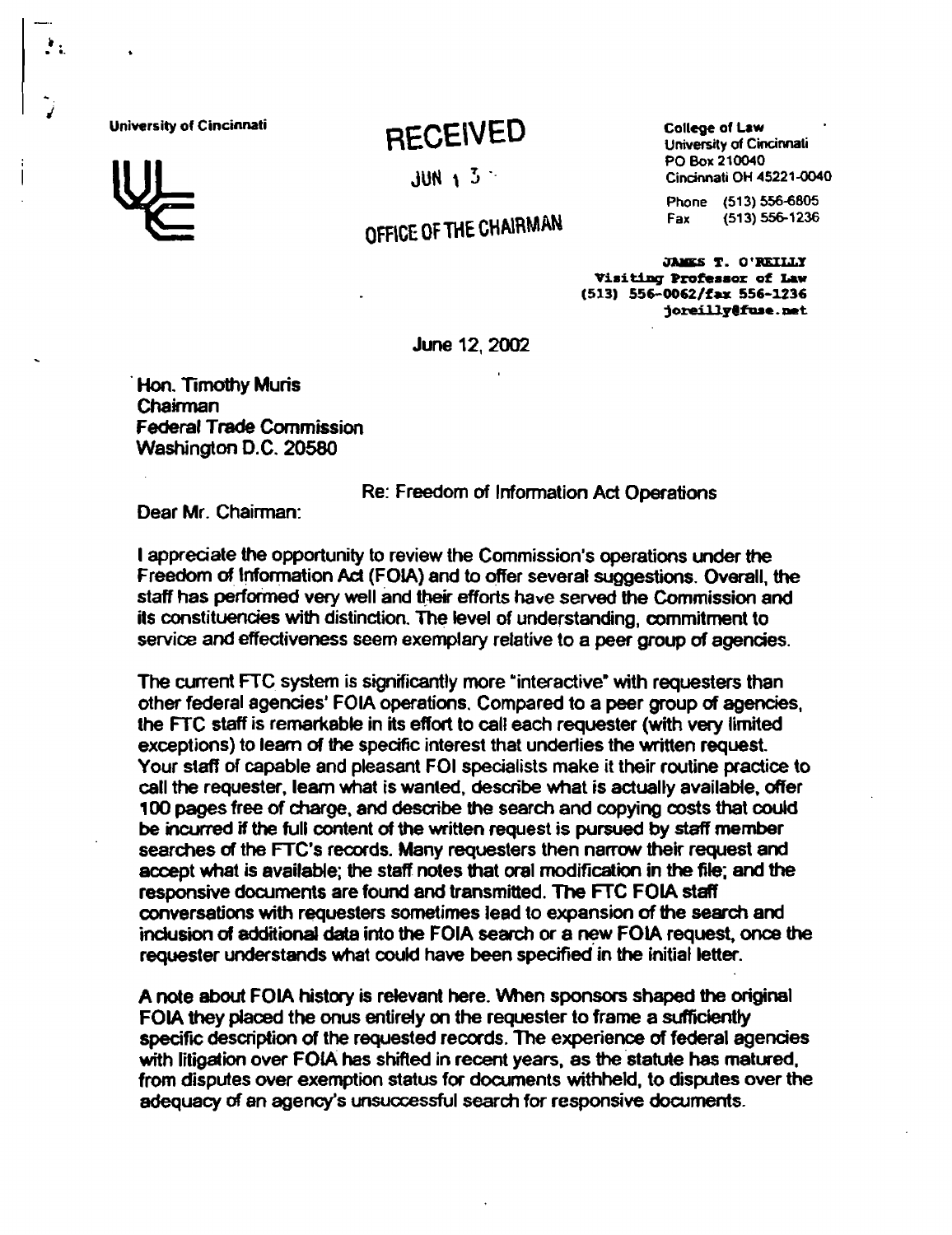The benefits of the current FTC staff telephone contact system include a service oriented and friendlier relationship toward requesters, few disputes over search adequacy, and a savings in search time by the narrowing of many over-broad FOIA requests. Clarification usually reduces the scope of the search. The offer of ·100 pages free- when combined with a description of search and copying charges (charges that the novice requester did notanticipate) usually leads to the requester's acceptance of a narrowing of what the terms of the written request might. have covered. For those searches that are narrowed, attorney and management time expended for searching will be reduced and (where complaint files are sought) fewer copies will be made and mailed to the requesters. Presumably, most requesters will be satisfied that the FTC was responsive to their needs for information, though no survey data exists.

One downside of calling each requester is that staff time is devoted to phoning and leaving messages, repeatedly in some cases, explaining the scope of available data to the requester, and learning what the requester actually seeks. The other downside is that in some cases the requester, during or as a result of the communication from staff regarding what would be available, then asks for a broader search of more data that he or she initially had requested. This becomes complicated where the search has already been undertaken and 8 second expanded search is then undertaken in the same offices.

These benefits and costs do not routinely occur in other federal agencies, for the other agencies do not call requesters, or do so only in rare instances. The written request is interpreted by agency staff, the documents reasonably believed to be included are mailed, and the requester gets a bill for search and copying costs (unless costs are de minimis and billing would be waived). The pradical choices by SEC, FDA, HHS. DOT. SBA and the DoJ Antitrust Division are to simply read and respond to the words of the request letter, except in rare cases. Their poliCy works for those agencies as a reasonable allocation of resources.

You asked what alternative actions might be suggested, from my perspective of 30 years dealing with and teaching and writing about the FOIA

#### 1. Bifurcate the Callinq Policy

I recommend that the General Counsel. who heads the Commission"s FOI operations. be asked to bifurcate the incoming requests into two classes. FOIA requests that come from an individual consumer, ocal group, small business, state or local government, etc. should continue to trigger a phone call from the FOIA staff to clarify and where possibfe narrow the scope of the inquiry. offering the 100 pages free as permitted under FTC Rules. 16 C.F.R. 4.8(b)(3). If the person called states that they wish to expand the scope of the request, then the FOIA staff should tell the requester to mail a second written request and suggest the initial request be withdrawn, or at a minimum, be held in the FOI office to avoid duplication of search efforts. If the requester declines to withdraw, then the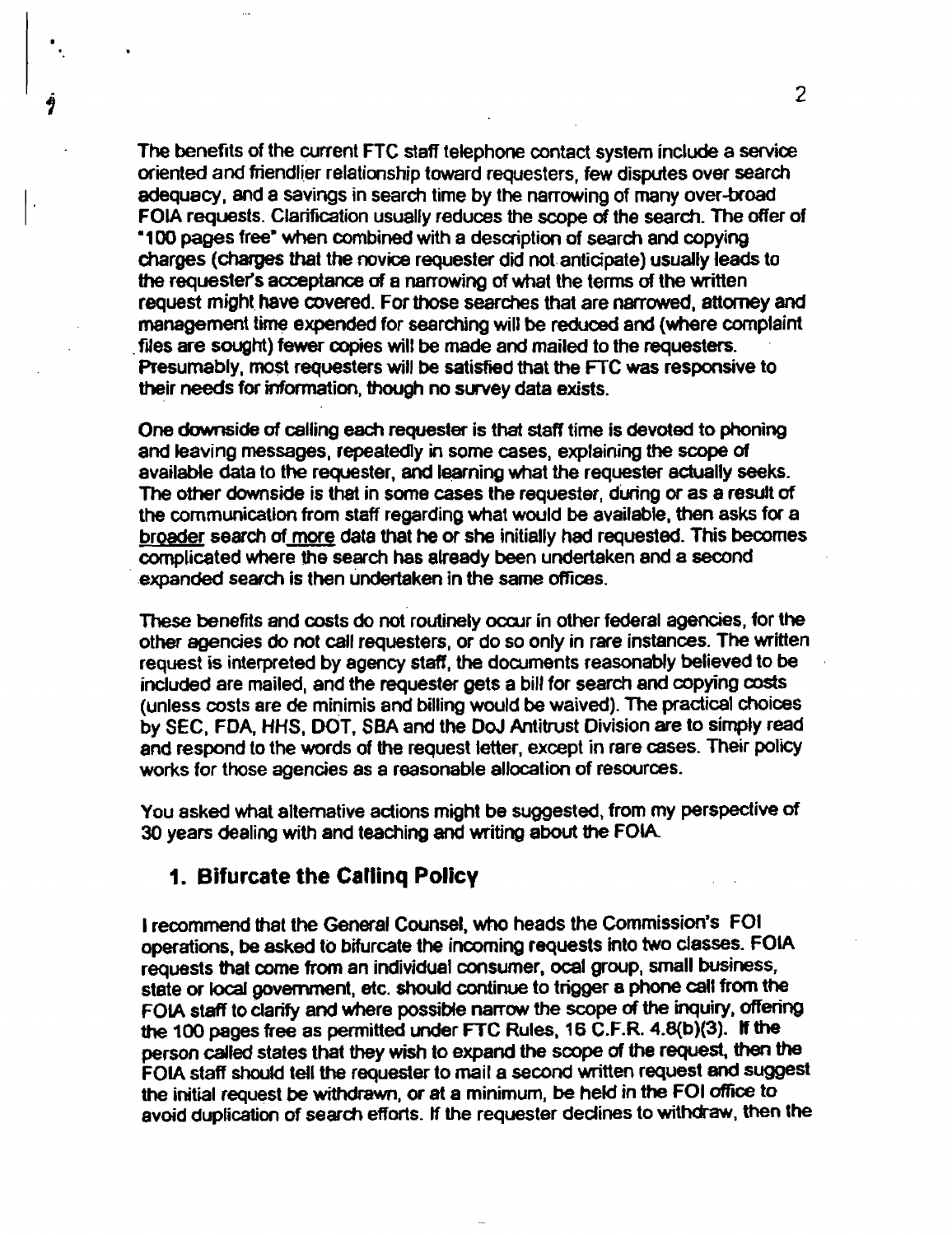initial request should be processed without expansion, and the later seoond request should be handled separately. (Of course, no change is made in the status of exempt records that would be withheld under either response pattern; this goes only to the pre-decisional processing of the search for records.)

 $\mathbf{P}$ 

 $\mathbf{I}$ 

A second, smaller set of requests are from professionals and entities that are typicalJy familiar with what they seek and need no FTC interaction to hone their skilled search requests. Those requests which the designated FOIA staff member befieves.are'from groups or organizations that are more sophisticated in making FOJA requests, such as law firms, news media. think tanks. corporations and trade associations, would be answered as they are in other agencies, by proceeding with the search and then billing for the response.

. The distinction between the two sets should be left to the judgment of the remarkably skilled FOIA staff. Being called is an agency convenience, and requesters have no statutory right to 8 call and no expectation that calls would be made to facilitate their work. FOIA itself is silent about what an agency could choose to do by telephone, and the proposed class of those who Would not receive calls are likely to be well aware of what they are seeking, and able to pay search costs or to justify waiver under the fee waiver norms of 16 C.F.R. 4.8.

#### 2. Reduce Costs, Adhere to Document Retention Schequies

The Chairman as head of the agency for purposes of 44 U.S.C. 3303(3) can direct the staff to adhere to records retention schedules that incfude a routine disposal date for records Which -apparently will not after the lapse of the period 'specifted have sufficient administrative, legal. research, or other value to warrant their further preservation by the Government: This authority under 36 C.ER. 1228.10 is apparently managed by the FTC Information & Technology Management group, which listed records management in its annual report of activities. Adhering to existing records schedules saves file space, clesrs office clutter and complies with the best practices of other federal agencies. Assume a record of a certain action is made by the staff; an ITM records retention schedule calls for this type of record to be preserved for three years; and 5 years after the record's creation. an FOIA request is received. The FOlA answer would normally be that no record exists. But if the over-aged record is still in the files, and was not culled according to FTC records management policy, it will need to be extracted, copied, evaluated for exemption. discussed with FOIA staff, excised of exempt material, and then mailed. This suggestion does not call for destruction of records based on content, but for FTC staff to be instructed to regularly follow document retention policies that already apply and are not always followed. Old files lacking historic value should be routinely dealt with, and failure to do so adds bufk to both records storage and the FOIA search costs of the Commission.

3